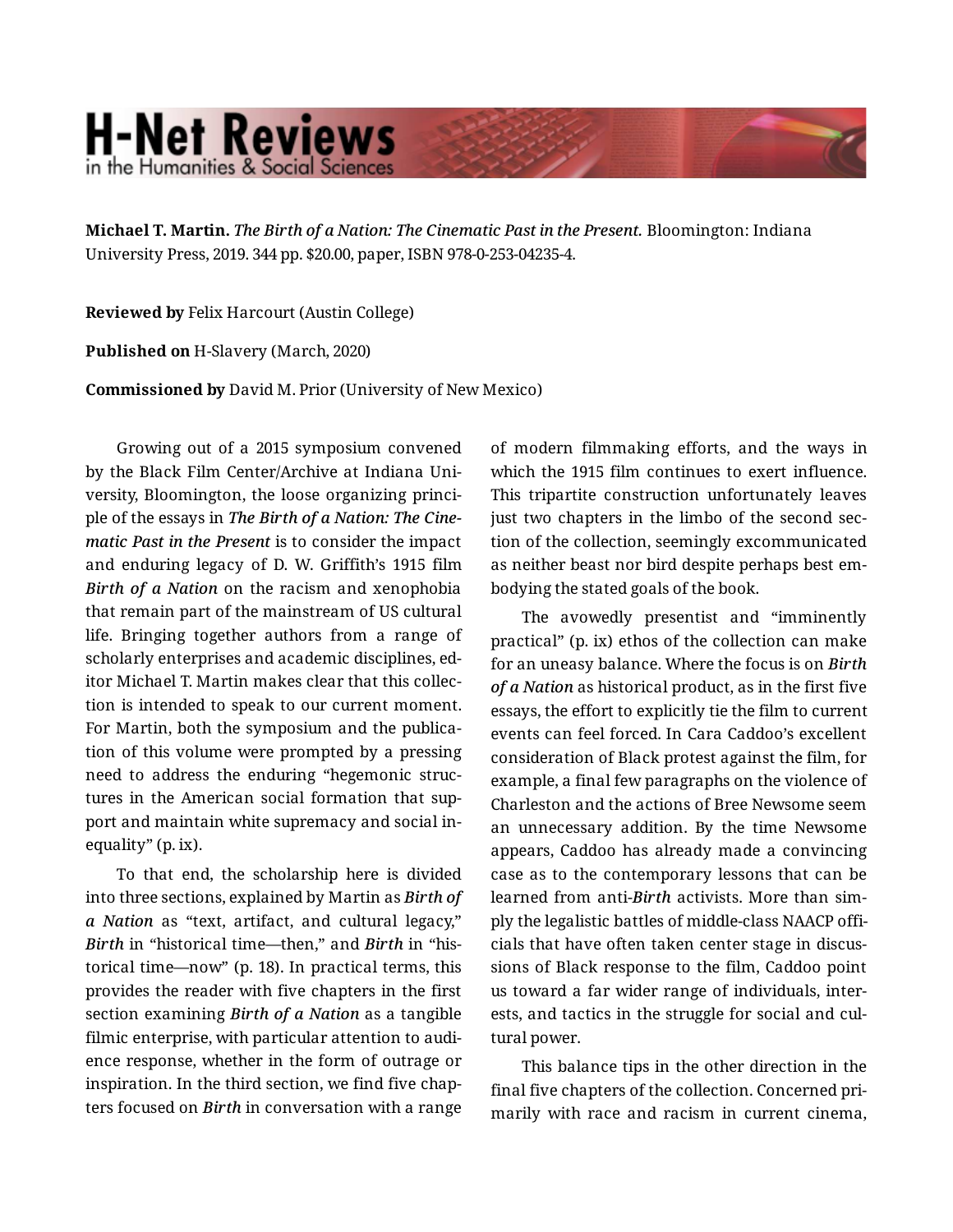these essays engage both with films that readers may expect to find (Quentin Tarantino's 2012 *Django Unchained* or Steve McQueen's 2013 *12 Years a Slave*) and some more unexpected choices (the 2015 Will Ferrell/Kevin Hart comedy *Get Hard*). These pieces have some significant points to make about *Birth*. David C. Wall, for one, makes explicit the key point that *Birth's* "aesthetic is its racism" (p. 260) and that the two cannot be disen‐ tangled. At the same time, though, *Birth of a Nation* itself often appears something of an afterthought in a number of these chapters—a peg upon which to hang otherwise thoughtful and useful analyses of the cinematic language of race. This can lead to some puzzlingly ahistorical claims, including the idea that effective satires of the Ku Klux Klan's racism are a purely modern phenomenon.

This leaves our two orphaned chapters as the Goldilocks of the collection—neither too hot nor too cold. Linda Williams's contextualization of *Birth* and Oscar Micheaux's *Within Our Gates* (1920) as racial melodramas competing over the thesis of whether Black lives matter offers a mea‐ sured balance of the two competing tendencies of the collection, speaking comfortably to the present about the past. Lawrence Howe, who places *Birth*  in the tradition of the Southern romance, provides a compelling analysis of the ways in which Griffith built on aesthetics of scholarship "to persuade his audience of the film's reliability and historical au‐ thority" (p. 166).

Howe's argument also speaks to a more per‐ suasive central theme. Almost all of the essays found here work, implicitly or explicitly, to decon‐ struct the idea of *Birth of a Nation* as a "classic" and raise probing questions as to the culpability of critics and academics in extending the life and reach of the film's racist screed. Whether the film is a Western or a Southern, the nation's first block‐ buster, or a groundbreaking directorial work are conversations that must be—and here, for once, are—placed within a wider context. To separate artistry from racist ideology is an artificial divi‐ sion that hinders our understanding of the film and its legacy. It is beyond time that we recognize that any discussion of *Birth* as cinematic art must be grounded in an understanding of *Birth* as racist propaganda. This is the major contribution of Mar‐ tin's collection.